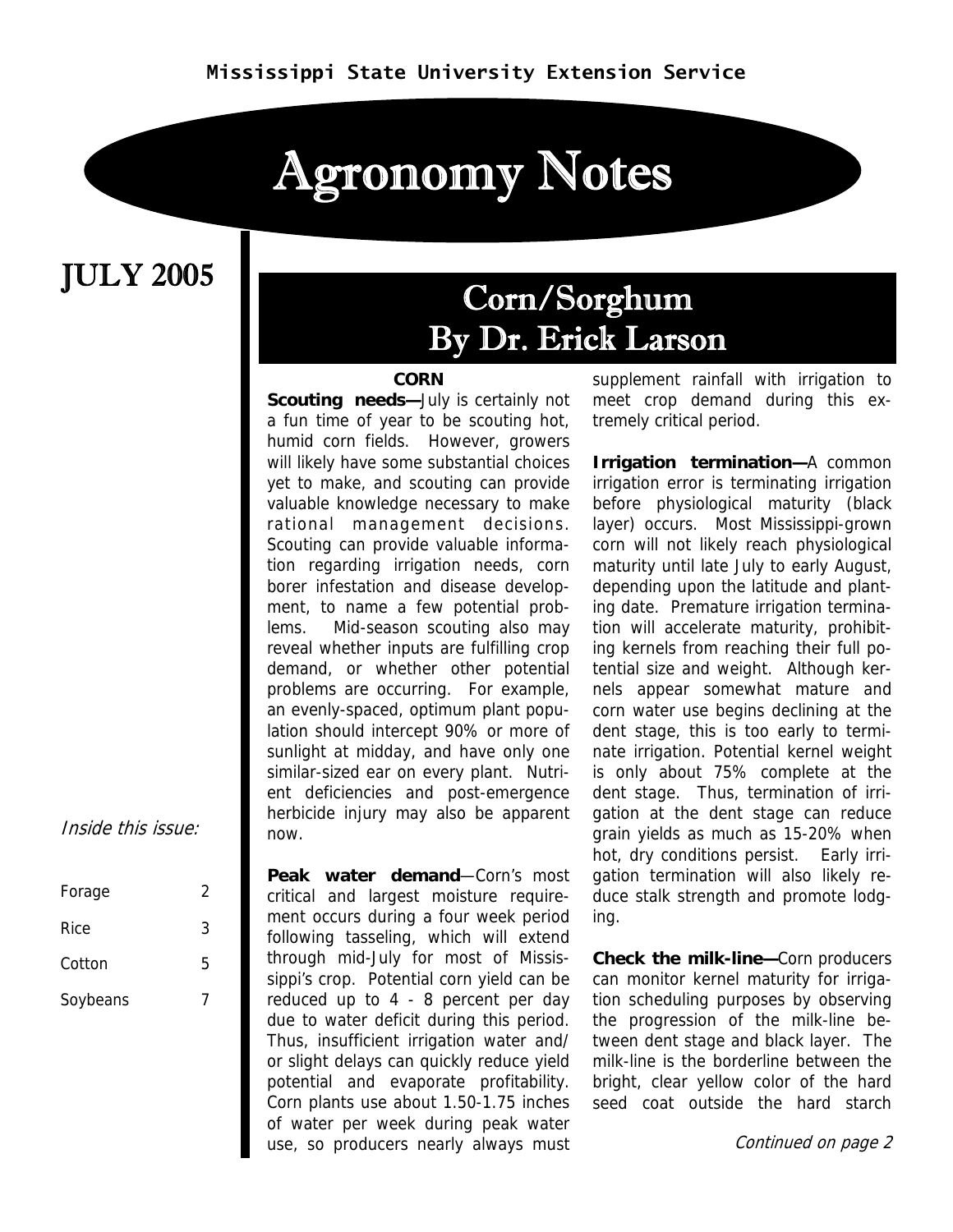#### Corn/Sorghum, Continued from page 1

layer, compared to the milky, dull yellow color of the soft seed coat adjacent the dough layer. To observe the milk line, break a corn ear in half and observe the cross-section of the top half of the ear (the flat side of kernels opposite the embryo). It generally takes about 20 days for the milk line to progress from the kernel tip, down to the base. Growers can use this guideline to estimate the approximate maturity date. For instance, if the milkline is half-way down the kernels, it will take about another 10 days to reach physiological maturity. Thus, the field needs supplemental irrigation water to supply moisture for 10 more days.

**Corn borers**—Mississippi corn has avoided serious corn borer infestation the past several years. Accordingly, the utilization of Bt hybrids, which provide protection against corn borers, has generally decreased. Thus, if corn borers return, growers may need to diligently scout their fields, so they can make a well-timed insecticide application to minimize damage when necessary. The second generation of corn borers, which normally hatches in early July, can potentially cause considerable yield loss, because they disrupt energy utilization during early grain filling stages.

#### **SORGHUM**

**Sorghum black layer—**Grain sorghum physiological maturity is characterized by formation of a black layer similar to corn. However, the abscission layer is visible without scraping the seed coat. The sorghum black layer can be found at the kernel base opposite the embryo. Kernels at the top of the head mature first, followed by kernels at the base of the head. Seed weight accumulation is complete and moisture typically ranges from 25-35% when physiological maturity occurs. Herbicide harvest aid application or irrigation termination should not occur before the black layer signifies physiological maturity.

## Forage By Dr. Richard Watson

**Johnsongrass: Valuable forage plant or annoying weed species?** - Johnsongrass is a common sight at this time of the year in hay and pasture fields throughout the state. Johnsongrass is a member of the sorghum family (Sorghum halepense) and is an erect (3-4' tall) annual warmseason grass with wide leaves and a white mid-rib. Like other warm-season annuals, such as crabgrass, Johnsongrass readily volunteers where the opportunity arises. Johnsongrass usually starts to grow in May and will remain productive throughout September, or until the first frost comes. Johnsongrass generally prefers heavier clay soils and is very tolerant of poorly drained areas, which is why it grows so well in the Prairie region.

At one time, Johnsongrass was grown extensively in north Mississippi for hay production, and the seed has now spread far and wide. Because of its notoriety as a weed in row crops, Johnsongrass is on the restricted weed list for the state of Mississippi. This means that you cannot legally buy or import seed into the state that has more than 100 Johnsongrass seeds/pound. However, Johnsongrass is a prolific seed producer and there is enough seed in the ground to ensure that we will be seeing Johnsongrass in pastures and hay fields for a long time to come.

**Johnsongrass in grazed pastures—**In a grazed pasture, volunteer Johnsongrass is usually encouraged rather than resented. Johnsongrass is in fact a relatively high quality forage plant and compares favorably with the other common warm-season perennial grasses, such as bahiagrass and bermudagrass (See table 1). It is also one of the most drought tolerant species, which can be a life saver for some farmers during a dry spell in the summer. One drawback of Johnsongrass as a grazing crop is the relatively poor tolerance to heavy stocking rates under continuous grazing. Like many other warmseason annuals, such as Sudangrass, the growing point of Johnsongrass is 5-8 inches above ground level, so frequent defoliation below this point can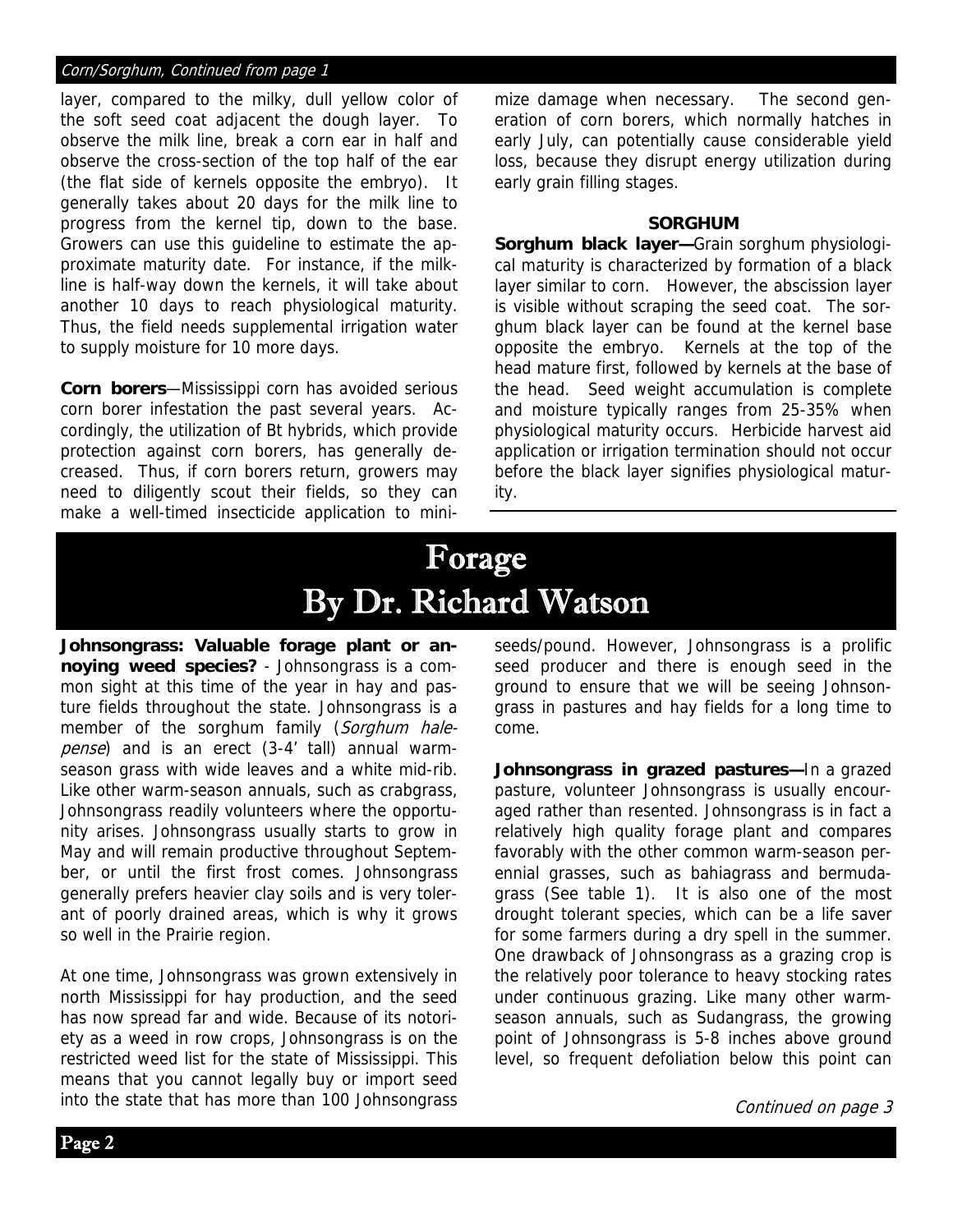#### Forage, Continued from page 2

eventually kill the stand. Ideally, Johnsongrass should be grazed when it is 16-20 inches tall to a residual of 8-12 inches, and then rested for 30-40 days. However, this is generally not possible where the grass has volunteered in a summer pasture that needs to be managed a lot differently, such as bermudagrass. It should also be noted that grazing animals would tend to graze the Johnsongrass before other forage species, which can further complicate management of these stands.

**Table 1. Nutritional Quality of some Warm-Season Grasses** 

| <b>Species</b>           | Crude Protein | TDN   |
|--------------------------|---------------|-------|
| Bermudagrass<br>(common) | $9 - 11$      | 50-56 |
| Bermudagrass             | $10 - 14$     | 52-58 |
| <b>Bahiagrass</b>        | $9 - 11$      | 50-56 |
| Johnsongrass             | $10 - 14$     | 50-60 |

Adapted from Southern Forages,  $3<sup>d</sup>$  Edition, Ball et al, 2003.

**Johnsongrass in hay fields—**Johnsongrass becomes more of a problem weed when it appears in bermudagrass hay fields. While the quality of Johnsongrass as a hay crop is generally pretty good, it needs different management than bermudagrass and the stems often prevent good drying of the hay crop. Johnsongrass can also affect the aesthetics of the hay for high end users such as the horse market. Therefore, most people would rather not have

Johnsongrass in their hay fields. Unfortunately, for these producers there are very few labeled herbicides to control this grass in bermudagrass fields. Previously, the imazapic product, Plateau, has been used to effectively control Johnsongrass in bermudagrass fields. However, this product has since been removed from the pasture market leaving no effective chemical control measures (NB: MSMA is **NOT** labeled for use on pastures and hay fields).

There are some cultural practices we can employ to help control Johnsongrass in the hay fields. As Johnsongrass is not as resistant to frequent defoliation and needs a greater rest period than bermudagrass, keeping a regular 28-day cutting regime will help reduce infestations as well as improve the quality of your hay. Establishing your hay fields on sandier more free draining ground will also help reduce Johnsongrass infestation. And finally, keeping a well-maintained and managed bermudagrass stand goes along way to reducing all weed problems.

**Prussic acid**—As a member of the sorghum family, Johnsongrass does produce prussic acid, which can reach toxic levels under certain conditions. Avoid grazing Johnsongrass that has been severely stressed by drought, frost, or non-lethal herbicide applications. Levels of prussic acid will return to safe levels no sooner than 1 week after a killing frost, and hay made from stressed plant will also present no problem a week after baling.

## Rice By Dr. Nathan Buehring

This has been a year riddled with a variety of problems. I have heard many people say that this is the worst year they have seen. This is my first full growing season as specialist. So, from my perspective, it can only get better.

The biggest problem I have encountered recently is hydrogen sulfide toxicity. Many of you may have heard of this problem, but are not really sure really what causes it or why it happens. Generally, we attribute this problem to high amounts crop residue (organic matter) left from the previous year. In short, the decomposing crop residue contains bacteria that promotes the formation of hydrogen sulfide. However, this year there seem to be other factors that have contributed to this problem.

The first signs and symptoms of this problem have been yellow, chlorotic patches in or around the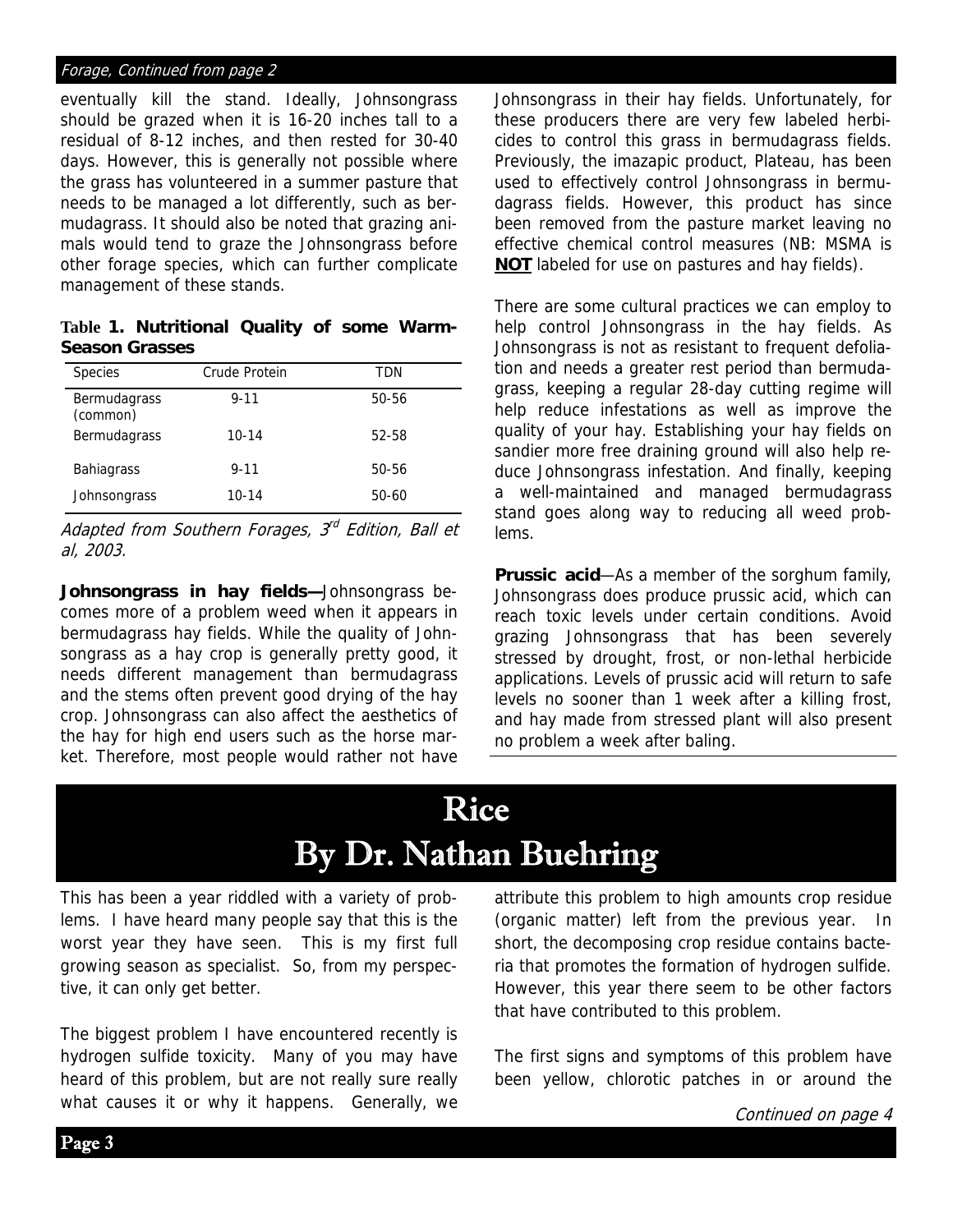#### Rice, Continued from page 3

field. After further inspection, producers and/or consultants have found a very short root system with black and/or rust colored roots. I have included some pictures for examples.

The occurrence of hydrogen sulfide toxicity is dependent on three main factors: the amount of oxygen being released from the roots, root health, and hydrogen sulfide concentration. Under flooded conditions, rice transports oxygen to the roots so that it can survive in anaerobic conditions (flooding). As oxygen is being pumped to the roots, it is also being released from the roots. Oxygen release from the roots is needed to convert hydrogen sulfide (if present) into a non-toxic form in the root zone. After doing a quick literature search, I found that there could be a difference between varieties in how much oxygen is being released. However, there is no information on current varieties that we grow. The only reason I mentioned this is because we have not seen many problems with Wells, Francis, or any of the hybrids.

The second factor has to do with root health. Where I have seen hydrogen sulfide toxicity problems this year, the root system was not well developed before the toxicity became an issue. Areas that were either nutrient deficient (ie phosphorus) or affected by rice water weevils coincided with areas highly affected by hydrogen sulfide. Therefore, if we do not have a healthy, actively growing root system from the beginning, it cannot combat with oxygen the excessive levels of hydrogen sulfide that may be present. In most of the cases I have seen, the rice water weevil damage alone was not severe enough to cause an economic loss. However, the additional problems with hydrogen sulfide will affect the yield.

As previously mentioned, we generally associate high hydrogen sulfide levels with areas of high amounts of organic matter or crop residue. A field planted into a no-till or reduced tillage seedbed has the potential to produce hydrogen sulfide due to the presence of organic matter on the soil surface or in the root zone. Another underlying factor affecting the hydrogen sulfide concentration could be iron (Fe) availability within the soil. Iron is an soil nutrient that will convert hydrogen sulfide into a nontoxic form. With pH levels approaching 8 on some of our old traditional rice fields, the amount of iron available is reduced; therefore, the hydrogen sulfide cannot be converted. Iron availability has also been shown to be reduced by flooding and the presence of high levels of carbonates and bicarbonates, which could be coming from well water.

I have had a few people ask, "Does applying Ammonium Sulfate as a starter fertilizer increase or aggravate problems with hydrogen sulfide toxicity?" I do not have a firm answer to that. However, I can tell you that applying Ammonium Sulfate is definitely not helping the situation.

If you have now diagnosed that you have a problem with hydrogen sulfide toxicity, what can you do about it? If you are at or past mid-season, there is not much you can do, but live with it. If the problem is detected before mid-season, draining (as you would with straighthead) has shown to be a benefit.

As you can see, there are many factors that lead up to having hydrogen sulfide toxicity problem. It almost appears to be a domino effect. This is a complex problem; therefore, it is often hard to predict when and if you will have a problem. This year's problems certainly validate that more research needs to be conducted in this area.

In closing, this has not been a catastrophic problem where the whole field has been affected. For the most part, it has affected approximately 5 to 10% of the area within each field that I have looked at. I sometimes have a pessimistic view about our rice crop because I often look at sick rice. As a result, I sometimes have to remind myself that our rice crop across the state is not as bad as it sometimes appears.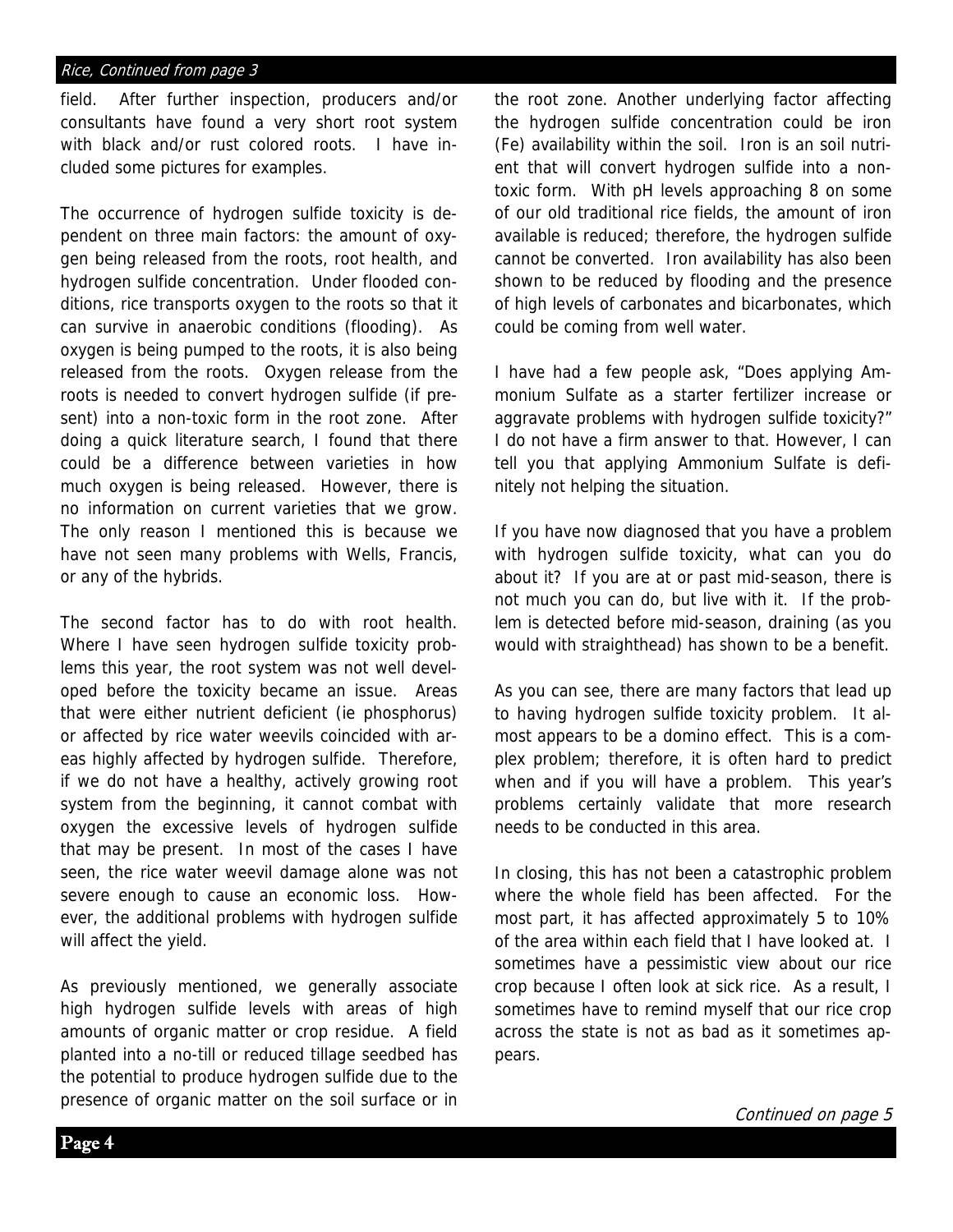#### Rice, Continued from page 4

I do write a weekly rice update. If you are not on the emailing list and want to be added, email me at nathanb@ext.msstate.edu. This is the best way for me to get timely information out to producers and consultants.





## **Cotton** By Dr. Tom Barber

The Mississippi cotton crop is struggling its way into July. The USDA Agricultural Statistics service reported our acres at 1.21 million last week. As of the end of June approximately 70-80% of the crop is squaring and 20 percent blooming. We are still seeing a wide array of growth in many fields due to the rough start. The north Delta is still, by far, the hardest hit by the dry weather. In some spots they have not received a significant amount of rainfall since April. Needless to say the pumps have been running 24/7 in this area. Many other areas throughout the Delta have started irrigating as well. Where irrigating is possible, side-dress fertilizer applications and layby herbicides should be applied promptly to clear the way for timely irrigation. If you have been fortunate enough to catch some of the rain and have not started watering yet, be prepared to irrigate at first bloom if needed. Make sure to take all measures to be ready on time. The period between first bloom and open boll is the most critical time where moisture is needed to move nutrients to developing bolls.

When applying post-direct or layby herbicides be careful not to raise the rigs up and spray to high on the plant. Glyphosate (roundup) that is sprayed high on the plant could lead to reduced pollen production and result in boll shed. Other products such as Aim and Valor, if sprayed to high, will knock leaves off of the plant. For Valor the cotton needs to be at least 18in tall with 4in of bark, otherwise injury could occur. Be sure to watch for tractor speed and amount of bounce with the wheel units and hoods. If there is enough soil moisture, wait to irrigate after layby applications. This will help to activate and improve residual activity of whichever layby product is used.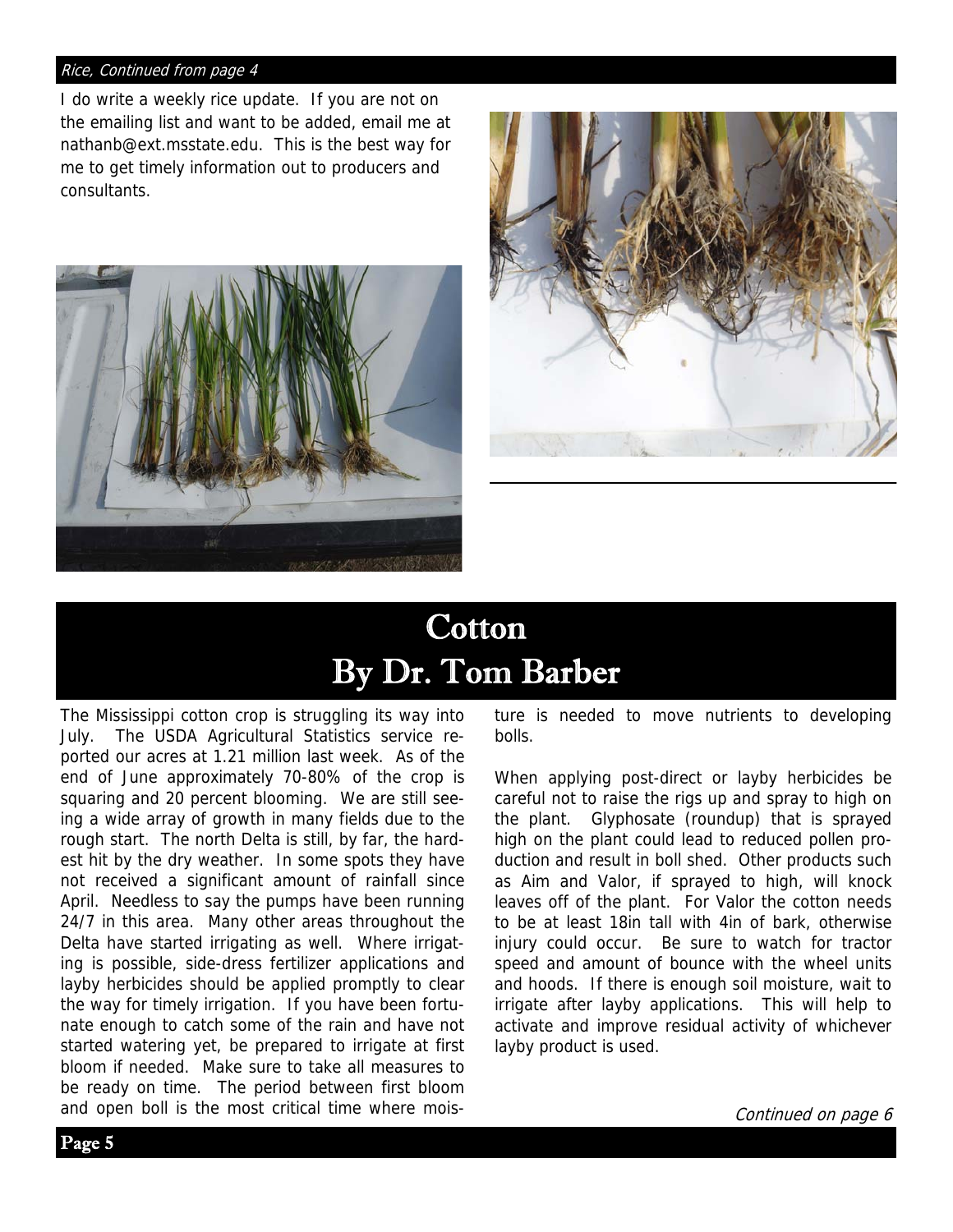#### Cotton, Continued from page 5

Once your cotton begins to bloom the number of nodes present above the first position white flower (NAWF) will give you a good indication of the health and "horsepower" of your crop. To take this measurement, count the number of nodes down from the terminal (terminal is 0) to the first white flower. When cotton first begins to bloom, it should be around 8 to 9 nodes above white flower. If the number of nodes is less than 7, the cotton is under stress and actions should be taken to identify, and if possible, alleviate the stress. If NAWF is greater than 9 at first bloom, it is an indicator that the vegetative growth may be out of control. This could be due to factors including square or boll retention, variety, moisture, and fertility, along with other weather factors. The square set above the first bloom should at least be around the 80% range but we would like to see 90-95%. As the season progresses, the white flower will catch up with the terminal until the crop is at cutout. Cutout is the stage when there are 5 NAWF.

**PIX applications—**I mention PIX as a relative term, there are several products out there that serve as plant growth regulators including Pentia, PIX Plus, Mepex, Mepex Ginout, Mepichlor and Mepiquat Chloride.

Moisture supply, high nitrogen availability and heat generally result in vigorous growth conditions in early season. Plant height may easily exceed 30 inches at bloom in some fields. Needless to say it is important to monitor plant growth and fruit retention in every field. Variety, history of vigorous growth, and the current moisture and crop condition are the major factors in helping to select the proper growth regulator program or determine if it is needed at all.

Several components need to be considered: If it is dryland cotton with no rain in site and there are 7 NAWF or less at first bloom, a pix application is not recommended. Applications of PIX where cotton is under stress and is not growing well could result in premature cutout, especially if applications are made at pin-head square. The best way to determine if PIX is needed is to look at the crop vigor or "horsepower".

The first is internode length (height:node ratio, HNR). Information still needs to be gathered to fine tune this system. HNR will vary but should be in the 1.5 to 1.8 range during mid- to late square. If the HNR exceeds 1.8, perhaps PIX is in order if growing conditions are good. If HNR is above 2.0 at first bloom, it is an indication the plant has tremendous vegetative horse power, and plant growth and fruit set must be closely monitored and managed.

Another measurement I have used is what I call Top-5 Length:Node Ratio (LNR-T5). I think this measurement, along with fruit set and Nodes Above White Flower (NAWF) can be helpful in plant management. Why? Number one, because it is simple and can be measured quickly, thus increasing the likelihood it will be done. Second, the top five internodes represent the area of the plant where the vegetative expansion is occurring. To take this measurement, count the uppermost unfurled mainstem leaf as 0 (zero) and count downward, 1-2-3-4- 5. Measure and divide the length by 5. The LNR-T5 is often similar to the HNR; it is not affected by earlier growth, but is an accurate refection of current growth. At early bloom, LNR-T5 perhaps should be in the 1.5-1.8 range. If greater than 1.8 the potential for rapid vegetative growth exists. Monitor NAWF and fruit set and make PIX decisions accordingly. As the NAWF progressively gets smaller (6 or 5), the LNR-T5 should also be getting shorter if the plant has an average boll load of about 60 percent retention of first position sites. As fruit retention goes down, the plant will want to grow more vegetative, and, therefore, the LNR-T5 will increase and the likelihood of a positive response to PIX also increases. If first position boll retention is around 55 to 60 percent and the LNR-T5 is less than 1.5, take a long look at such things as previous PIX used, NAWF, soil moisture, etc., and then make a decision. These measurements are tools and can be a tremendous help when properly measured and applied.

Please monitor your fields. Of the measurements discussed, fruit retention and Nodes Above White Flower (NAWF) are the most powerful. If you will keep track of development, you can make informed

This can be measured by several different methods.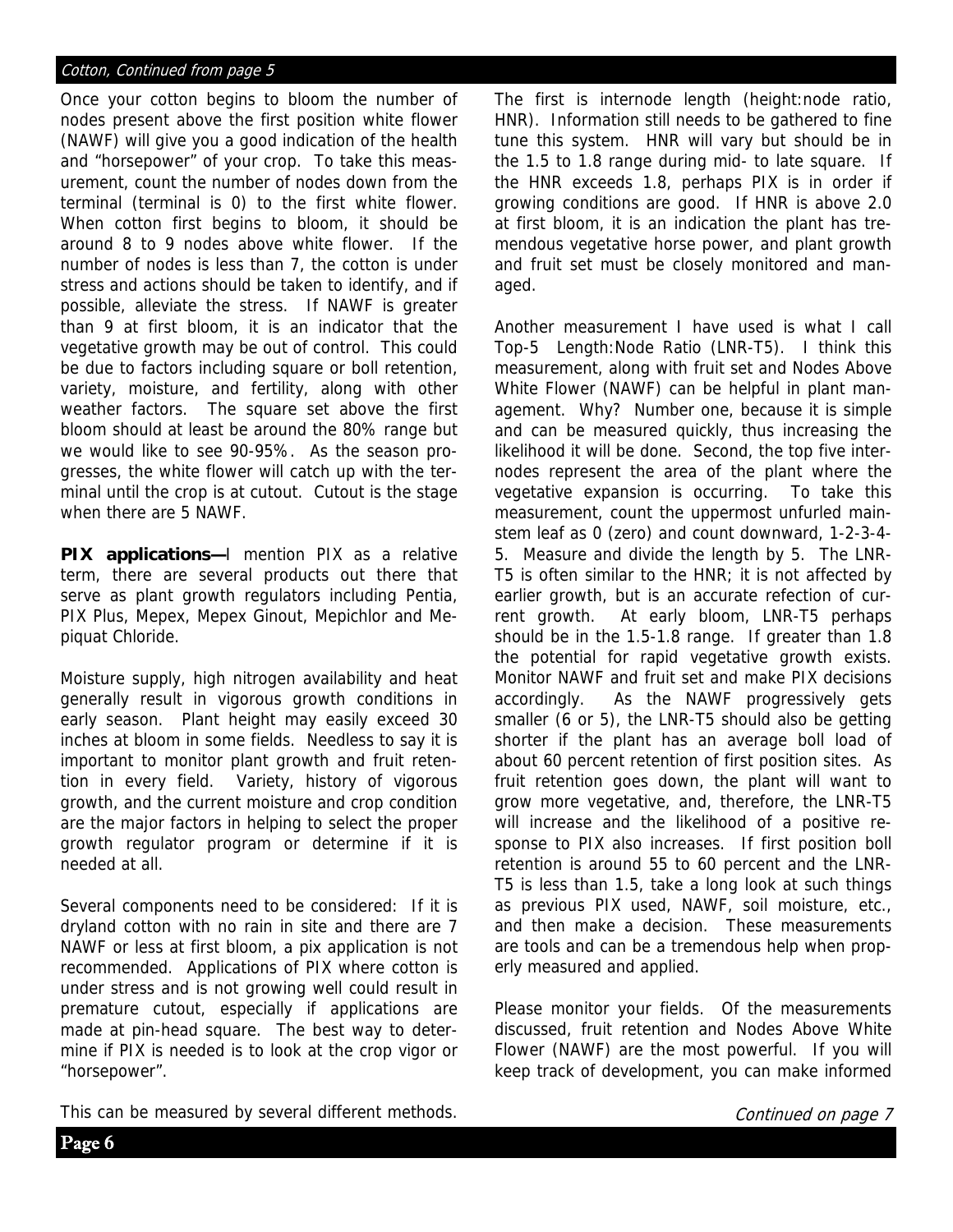decisions regarding production practices.

Under conditions of good moisture and warm temperatures, cotton will want to produce vegetative growth. If you apply PIX be sure you use a high

enough rate to do the job. As cotton grows bigger, it requires a higher rate, especially if the boll load drops.

# Soybeans By Dr. Alan Blaine

The 2005 soybean crop is not as early as last year, but is early in comparison to many areas across the south. Hopefully, by the time you read this we will have received a general rain statewide (7/3). The entire Mississippi crop is in need of a good general rain. The lack of rainfall has been more detrimental in some areas and, statewide, surprisingly the soybean crop has held up better than expected. However, a large portion of this crop is entering peak demand and moisture deficits from this point on will prove costly.

As every year, this crop is variable. Planting began in mid-March and some planting is just wrapping up. More replanting occurred than normal, but I feel it was primarily due to some trying to out-guess the weather. The bulk if the problems occurred where seed treatments were left off or the proper materials were not used. The cost of seed today, not to mention the time and effort involved in replanting, is not worth foregoing this input.

We saw widespread plant death in early June. Very few fields had to be replanted, but dry weather occurred earlier than most have ever seen. This crop (due to the earliness) needed greater amounts of moisture earlier than most felt. Where irrigation occurred, plant death was not a problem. I realize irrigating in May is not high on everyone's priority list but it made a difference. Early plantings needed moisture first because they were at a more optimum stage for peak demand. Delaying irrigation just causes greater stress. I know it is easier to talk about than to accomplish, but many of us need to rethink irrigation. Consider the stage of the crop, not the calendar.

As of today (7/3), no rust has been detected in the mid-South. The report of spores in Louisiana and Alabama caused panic in some areas, but it appears not enough inoculum is present in the U.S. to have caused a major problem yet. Given the low level of inoculum and dry up weather until now, I feel rust will be of minimal concern this year, if at all.

There is a lot of information available, but we tried to communicate our thoughts to you throughout the winter. We wanted to be sure if we sprayed we knew why and when. Based on the crop as of today, if you sprayed prior to small pods (R3), you were premature and will probably not recoup your investment.

Our hopes were that, based on past history, we could keep the bulk of the crop at one spraying. If you stayed tuned, you should have reached this goal. Once we got to R3 we were going to decide whether to spray based on yield potential, planting date, crop rotation, and variety. Hopefully you stayed tuned in, if not maybe in the future. If rust does not increase this season, it could possibly be several years before it becomes a major concern; time will be the determining factor.

All in all, this crop is fairly clean. We are seeing scattered problems from a few insects, but disease pressure is lower than we have observed in five or six years.

Potato leaf hoppers are being observed statewide. The degree of damage is based primarily on the variety, but we have damage more widespread than we have ever observed. All in all insect pressure is light. Spider mites have popped up and this has never been observed as a problem in beans. Stink bug numbers are not at treatable levels but that will probably change.

This issue of Agronomy Notes was edited by Emily Dabney.